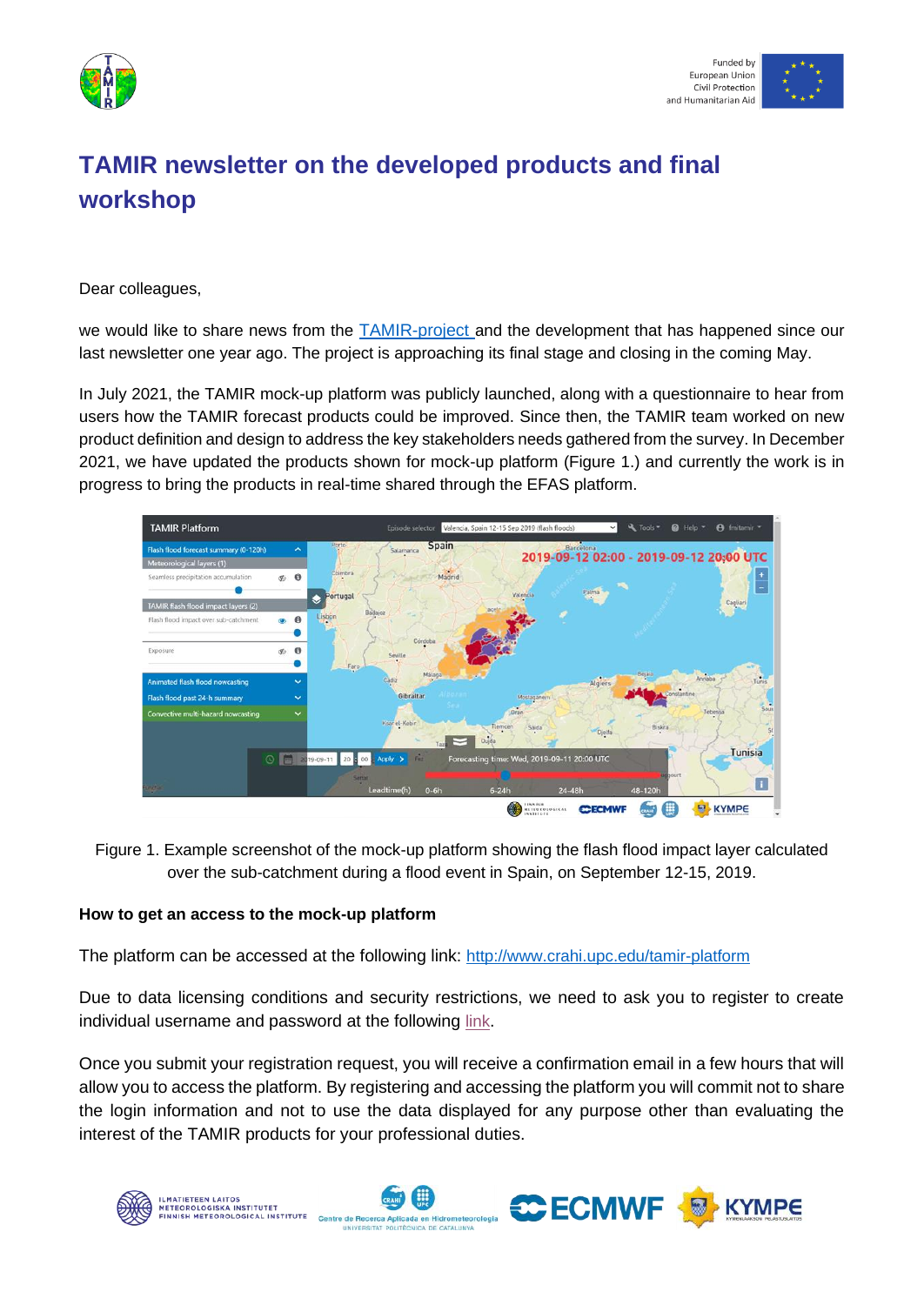



# **The TAMIR pan-European products**

Following users' feedbacks, three main pan-European products showing forecasts for lead times up to 5 days (120 hours) ahead were selected and adapted to become the experimental TAMIR products to be shown in [EFAS:](http://www.efas.eu/) two animated layers and one summary layer with additional information available on click. Every TAMIR forecast product is updated once per hour. Past forecasts are only available for the last five days for the animated layers, and for forecasts produced at 00UTC and 12UTC for the summary layer.

| <b>TAMIR final product</b>                       | <b>Description</b>                                                                                                                                                                                                                                                                                                                                                                                                                                                                                        | In response to end-user feedback,<br>we have                                                                                                                                                                                                                                                                                                                                                                                                                                                |
|--------------------------------------------------|-----------------------------------------------------------------------------------------------------------------------------------------------------------------------------------------------------------------------------------------------------------------------------------------------------------------------------------------------------------------------------------------------------------------------------------------------------------------------------------------------------------|---------------------------------------------------------------------------------------------------------------------------------------------------------------------------------------------------------------------------------------------------------------------------------------------------------------------------------------------------------------------------------------------------------------------------------------------------------------------------------------------|
| <b>Seamless</b><br>precipitation<br>accumulation | • Animated layer<br>• Forecasted 1-hour total precipitation<br>for the first 6 hours, 6-hour<br>thereafter up to 5 days ahead, for<br>the 80 <sup>th</sup> percentile of the ensemble<br>forecast.<br>• Also shown are the previous 24<br>hours of hourly rainfall created by<br>blending gauge-corrected radar<br>observation with the closest<br>matching member from the ECMWF<br>ensemble forecast.                                                                                                   | • Extended the animation to 5 days to<br>capture a longer decision-making<br>range.<br>Changed the precipitation layer to<br>display the 80 <sup>th</sup> percentile of<br>precipitation instead of the control<br>member to represent a reasonable<br>worst-case scenario.<br>Improved the legend and<br>documentation text associated with<br>the layer to aid users' understanding                                                                                                       |
| <b>Flash flood impact</b><br>forecast            | • Animated layer<br>Forecasted hourly flood impact<br>levels over the 1-km river network<br>for the first 6 hours, and every 6<br>hours afterwards up to next 5 days.<br>The impact level in each forecast<br>timestep is defined according to the<br>exceedance probability of the flash<br>flood hazard 2-year return period<br>threshold and the combined<br>population and critical infrastructure<br>exposure                                                                                        | Extended the animation to 5 days to<br>$\bullet$<br>capture a longer decision-making<br>range.<br>• Improved the legend and<br>documentation text associated with<br>the layer to aid users'<br>understanding.                                                                                                                                                                                                                                                                              |
| <b>Flood impact</b><br>catchment summary         | Forecasted flood impact level for<br>$\bullet$<br>four aggregation periods (0-6, 7-24,<br>25-48, 49-120 hours) summarized<br>by sub-catchment.<br>• The sub-catchment impact level is<br>the region-wide 90 <sup>th</sup> percentile value<br>of the maximum 1-km impact level<br>over the aggregation period.<br>• When a sub-catchment is clicked, a<br>pop-out window appears which<br>shows the flood impact matrix and<br>the earliest lead time when the flood<br>impact level is expected to occur | • Shaded sub-catchments according<br>to the region-wide 90 <sup>th</sup> percentile<br>maximum impact level, minimizing<br>the over-statement of impact due to<br>the influence of a single grid cell.<br>• Implemented a pop-out window<br>displaying the impact matrix and the<br>earliest date and time when the<br>impact level is reached within the<br>sub-catchment.<br>• Improved the legend and<br>documentation text associated with<br>the layer to aid users'<br>understanding. |





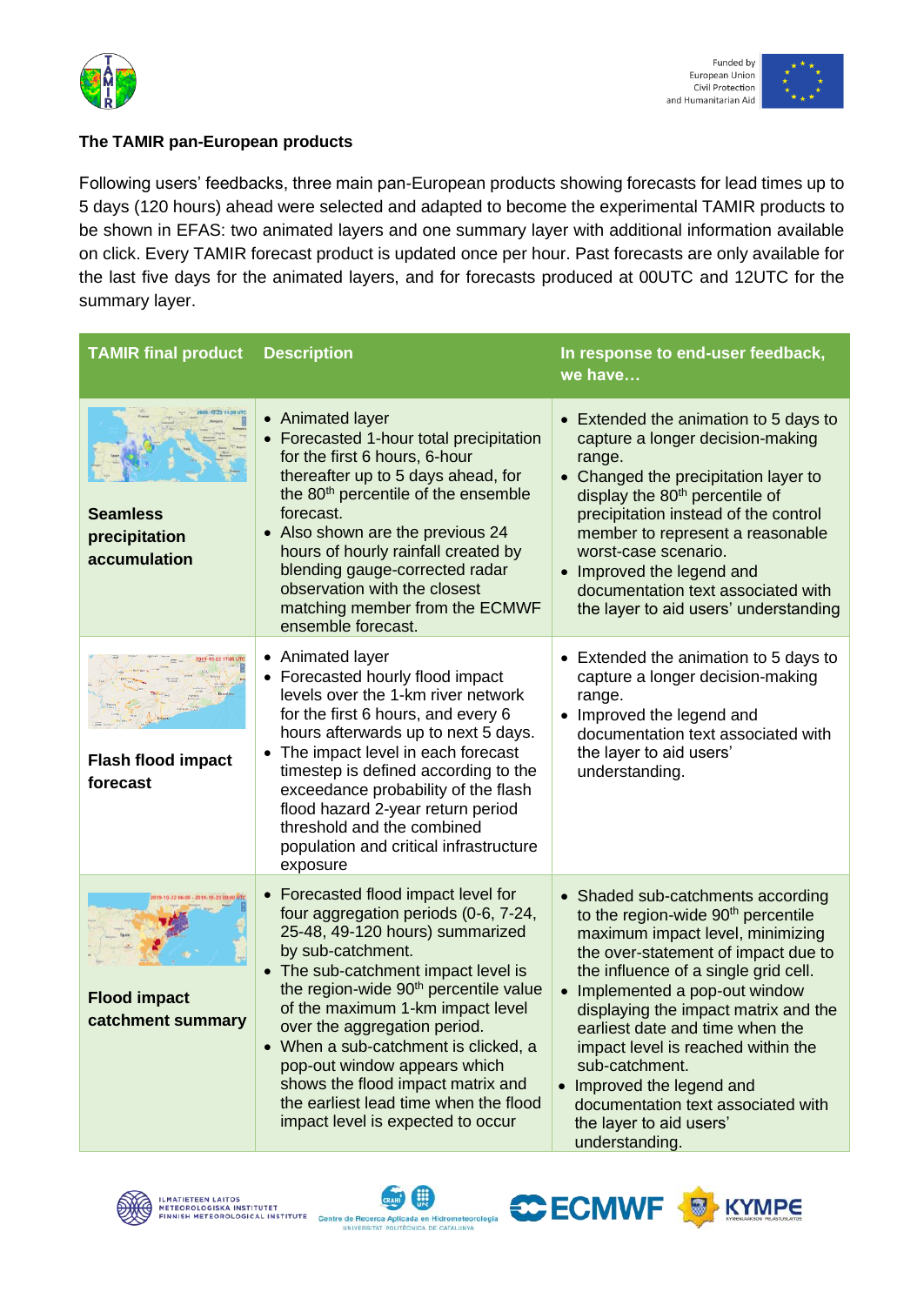



### **The TAMIR regional products**

These products are created to demonstrate convective multi-hazard nowcasting hazard and impact products based on machine-learning classification. Products are available only in Finland on customer platform of Finnish Meteorological Institute (Ilmanet). The mock-ups are also presented on TAMIR mockup platform.

| <b>Convective multi-</b><br>hazard nowcasting | <b>Description</b>                                                                                                                                                                                                                                                                                                                                                                                                 | In response to end-user feedback,<br>we have                                                                    |
|-----------------------------------------------|--------------------------------------------------------------------------------------------------------------------------------------------------------------------------------------------------------------------------------------------------------------------------------------------------------------------------------------------------------------------------------------------------------------------|-----------------------------------------------------------------------------------------------------------------|
| <b>Radar reflectivity</b>                     | • Background layer<br>• 5-minute reflectivity composite of<br>Finnish Meteorological Institute                                                                                                                                                                                                                                                                                                                     |                                                                                                                 |
| <b>Hazard probability</b><br>nowcast          | • Shows a 5-minutes weather radar-<br>based nowcasting product for multi-<br>hazards caused by thunderstorms<br>(heavy rainfall, wind gusts, hail, and<br>lightning)<br>• The product combines a cell-based<br>storm nowcast model with a<br>machine learning classification<br>which estimates the hazard level of<br>convective storms based on<br>historical meteorological<br>observations and emergency calls | • Changed the color-scale to be more<br>illustrative<br>• Improved the explanation of the<br>shown hazard level |
| <b>Impact probability</b><br>nowcast          | This product combines the 5-minute<br>hazard probability nowcast with<br>exposure layer, 3 different impact<br>layers were implemented<br>• This layer describes the total risk of<br>storms considering the vulnerability<br>of the affected locations.                                                                                                                                                           | • Verified and evaluated the used<br>impact layers                                                              |





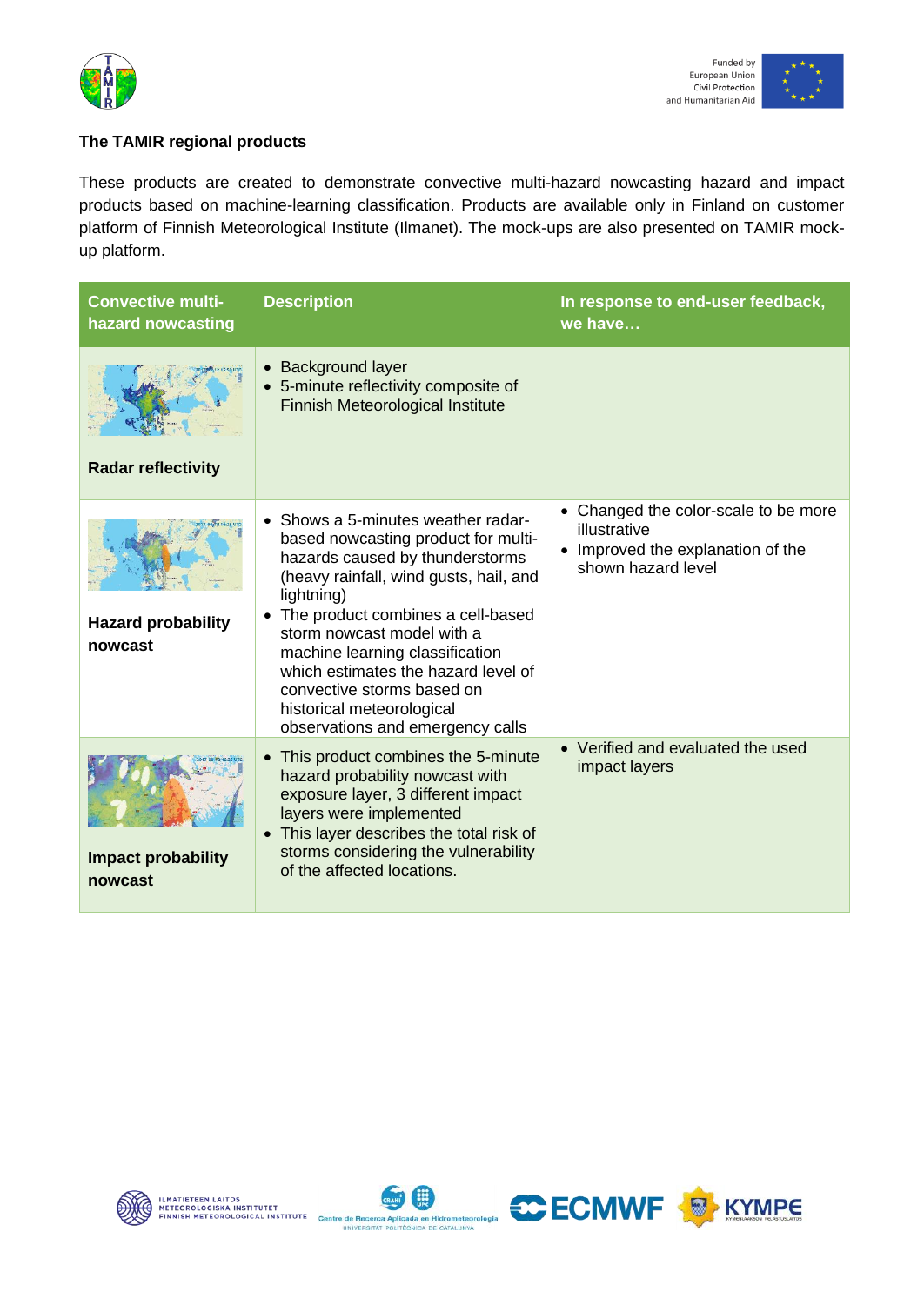



#### **Next steps in short:**

- **May 2022.** The [mock-up platform](http://gebradar.upc.es/tamir-platform) is being updated to integrate the new products design on two use cases: 22<sup>nd</sup>-23<sup>rd</sup> October 2019 and 11<sup>th</sup>-15<sup>th</sup> July 2021.
- **May 2022.** A hybrid final TAMIR end-user workshop is to take place on **May 4th-5 th, 2022** at Finnish Meteorological Institute, Helsinki (Finland) to present the project achievements and showcase the products. Invitation can be found below and in TAMIR website (www.tamir-project.eu).
- **Later in spring.** The EFAS platform will showcase the TAMIR products to EFAS users. The timing for TAMIR product integration depends on the EFAS cycle upgrade and will be advertised through the EFAS news item.

#### **The second TAMIR end-user workshop**

A final workshop is scheduled to take place the **on 4th - 5 th May, 2022 at Finnish Meteorological Institute, Helsinki, Finland as a hybrid event** to facilitate in person interaction and exchange whilst offering also access to a wider audience under a still difficult unsure environment.

The preliminary schedule:

| Wednesday May 4th, 2022 |                                                                                                                                                                                                                                                                                                                                                                                                                                                  |  |
|-------------------------|--------------------------------------------------------------------------------------------------------------------------------------------------------------------------------------------------------------------------------------------------------------------------------------------------------------------------------------------------------------------------------------------------------------------------------------------------|--|
|                         |                                                                                                                                                                                                                                                                                                                                                                                                                                                  |  |
| 09:00 CEST              | <b>Session 1: TAMIR Product session</b><br>Presentations of the TAMIR hazard and impact products                                                                                                                                                                                                                                                                                                                                                 |  |
| 12:00                   | Networking lunch + poster session (physical meeting only)                                                                                                                                                                                                                                                                                                                                                                                        |  |
| 13:30                   | Session 2: Interactive session on the use of the tools<br>Demonstrate in small break-out groups the use of the tools with past events. Groups<br>are divided according to the event. This preference is asked in the registration.<br>• Flash floods in Spain-France, 21-23 Oct 2019<br>• Convective storm in Finland, 21-23 June 2021<br>• Flash floods in Scotland (UK), 10-12 Aug 2020<br>• Flash floods in Central – Europe, 12-15 July 2021 |  |
| 15:30                   | End of Day 1                                                                                                                                                                                                                                                                                                                                                                                                                                     |  |
| 17:30                   | Workshop dinner at Suomenlinna (Fortress island)                                                                                                                                                                                                                                                                                                                                                                                                 |  |
| Thursday May 5th, 2022  |                                                                                                                                                                                                                                                                                                                                                                                                                                                  |  |
|                         |                                                                                                                                                                                                                                                                                                                                                                                                                                                  |  |
| 09:00 CEST              | Session 3: The use of flash flood hazard and impact tools in future<br>Recap of yesterday's interactive sessions                                                                                                                                                                                                                                                                                                                                 |  |
| 10:00                   | Panel discussion: Toward the use of impact products in real-time emergency<br>management                                                                                                                                                                                                                                                                                                                                                         |  |
| 12:00                   | Networking lunch + poster session (physical meeting only)                                                                                                                                                                                                                                                                                                                                                                                        |  |
| 13:30                   | End of Day 2                                                                                                                                                                                                                                                                                                                                                                                                                                     |  |





C ECMWF **B** KYMPE